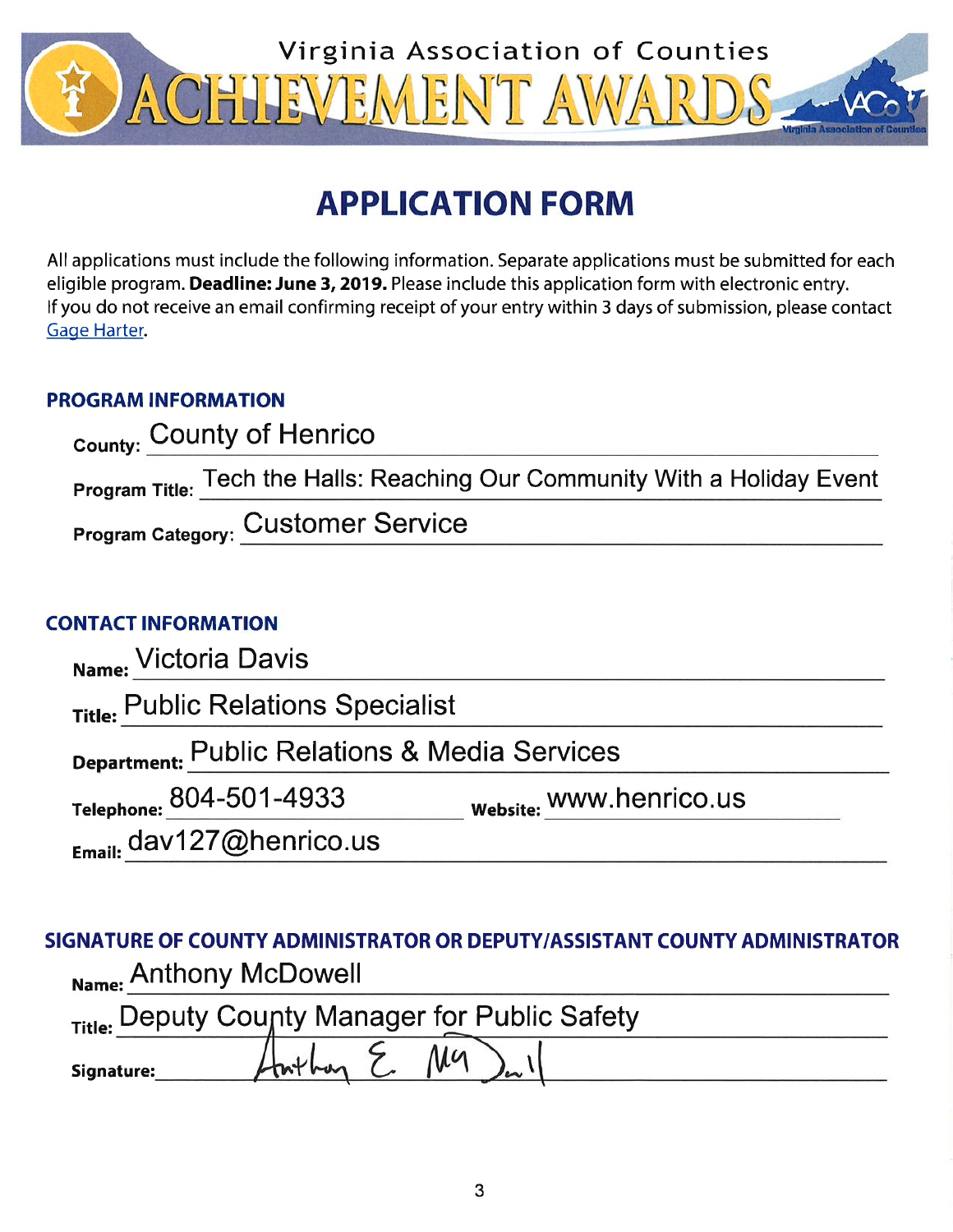#### **Program Overview**

"Tech the Halls" is a holiday event created by the Advanced Center Education (ACE) Center at Hermitage High School to bring the community together and share some of the center's career and technical education programs. The ACE Center offers students within Henrico County Public Schools an opportunity to gain hands-on career skills and earn industry certifications. The Tech the Halls event took an unconventional approach to creating awareness of the ACE Center's offerings: visitors learned about ACE Center programs while experiencing interactive activities such as health checks, CPR and first aid demonstrations, human service activities, kid-friendly activities, a petting zoo and auto-winterization checks. Families came into the school and were able to experience the center's programs in a tangible way. The event provided an opportunity for the school and community to build a relationship outside the classroom. By creating awareness of ACE Center programs, the event also opened up opportunities for student internships and possible job opportunities that will help the center's students in the future.

#### **Problem/Challenge/Situation Faced by Locality**

Because the ACE Center at Hermitage is an "Advanced Career Education" center, it is important for the community to understand the intent of the center's programs. A stigma still exists toward educational programs related to career and technical education – even though there is a great need for young people in the various fields of training we provide. The program takes responsibility for opening the doors of our "home" to the community so they can see what we offer for students. We are proud of our students and our programs and we want the world to know what we do and how well our students meet with success.

#### **How Program Fulfilled Awards Criteria**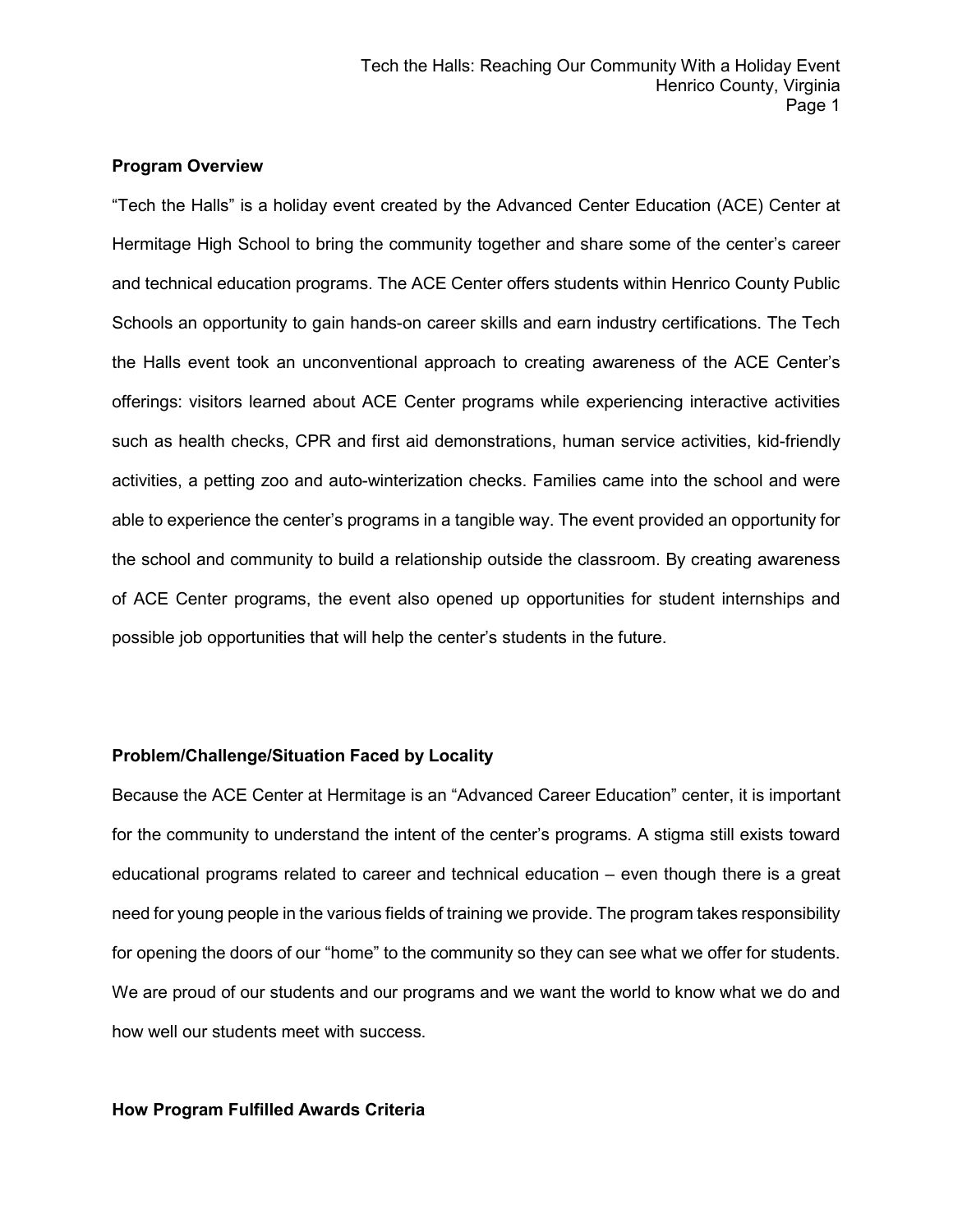One of our goals as an ACE Center is to connect with families and businesses in the community. These people and institutions can support our programs, and we can support them by providing educated students, a better community and qualified employees. Through Tech the Halls, we were able to provide a new opportunity for connection with our community, in ways beyond those we've used in the past. HCPS plans to repeat the event annually. Other school divisions can easily replicate this community event, which proved a win/win for all.

#### **How Program Was Carried Out**

In deciding as a team how to do this, we opted to think outside of the box. Through our discussions, we created "Tech the Halls." We wanted to provide services to the community while showing how we train young people to be professionals. We have several objectives for our Tech the Hall program. One is to educate our community about the programs offered in the ACE Center, as well interact with the students and teachers. We also hope this event will create an environment where local businesses can further develop relationships with our programs that may lead to internships and/or jobs for our students. During the event, students have the opportunity to showcase skills they have learned in their ACE Center programs. Ultimately, this event is designed to provide a fun and interactive environment that promotes community support for our school.

In the months before our inaugural Tech the Halls event the entire faculty met in August 2018 to set goals and a format for the schoolwide event. We sought faculty volunteers for the event and to serve on the event committee. We chose a name and date for the event.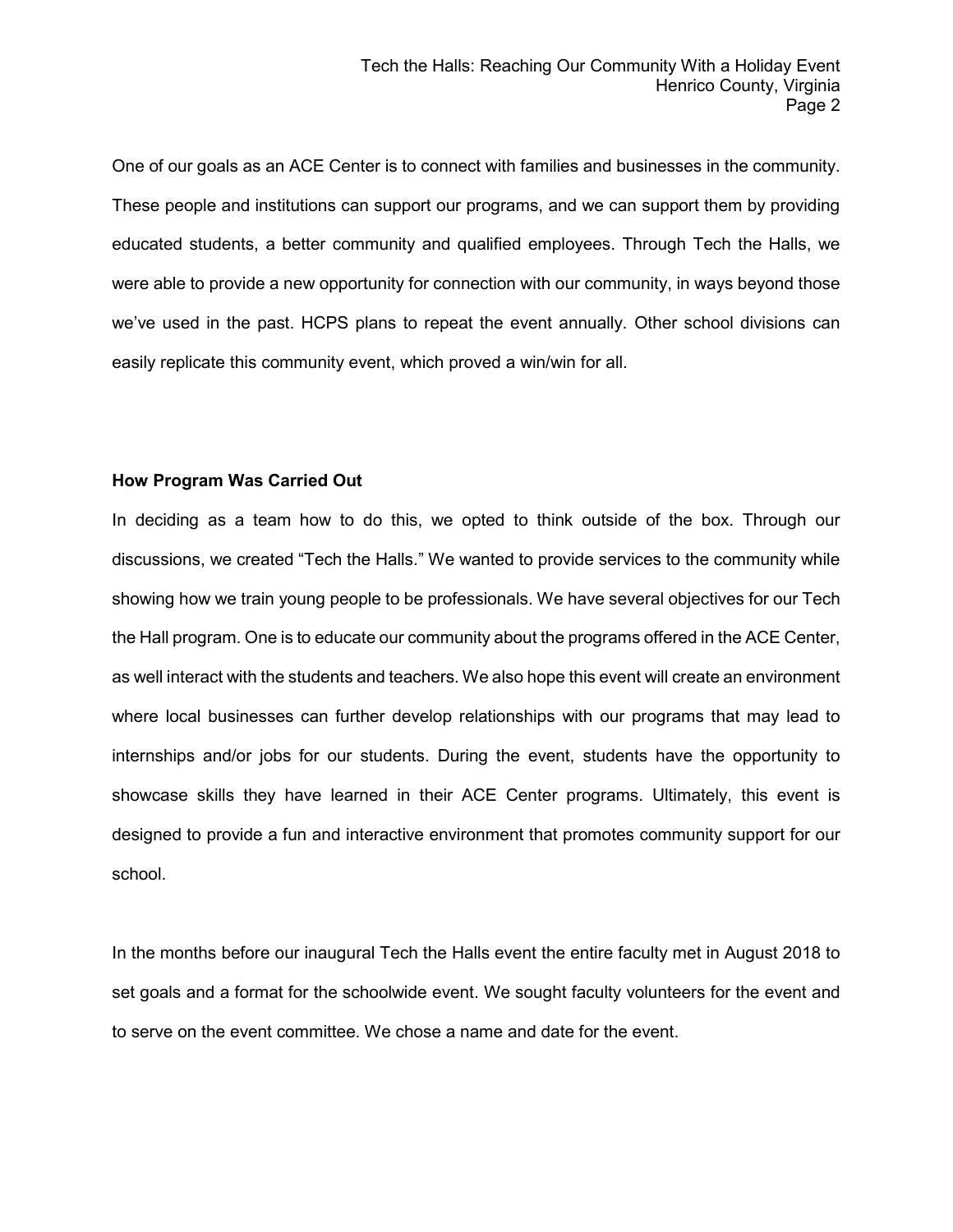The next month, our committee met to organize and refine the event, based on input given by the faculty. They began developing plans for needed supplies and how to use faculty and volunteer staff.

In October and November, the committee presented their updates to our faculty and continued putting together pieces of the event by creating subcommittees for the different areas. By December, we were tying up loose ends to ensure success on the event's date, on Saturday, Dec. 15, from 10 a.m. to 3 p.m.

Our target audience was families in the community. Henrico Schools' departments of Career and Technical Education and Communications and Public Relations assisted with resources and publicity for the event. Business partners also contributed items to be used for the event.

#### **Financing and Staffing**

The cost of the program was minimal. Most items for the event were donated by individuals or business partners. We had a silent auction and tickets for certain activities during the event that helped to offset expenses.

Most items were donated from our community members, faculty members and classes. These were:

- Bouncy house.
- Popcorn machine.
- Decorations.
- Food supplies for concessions.